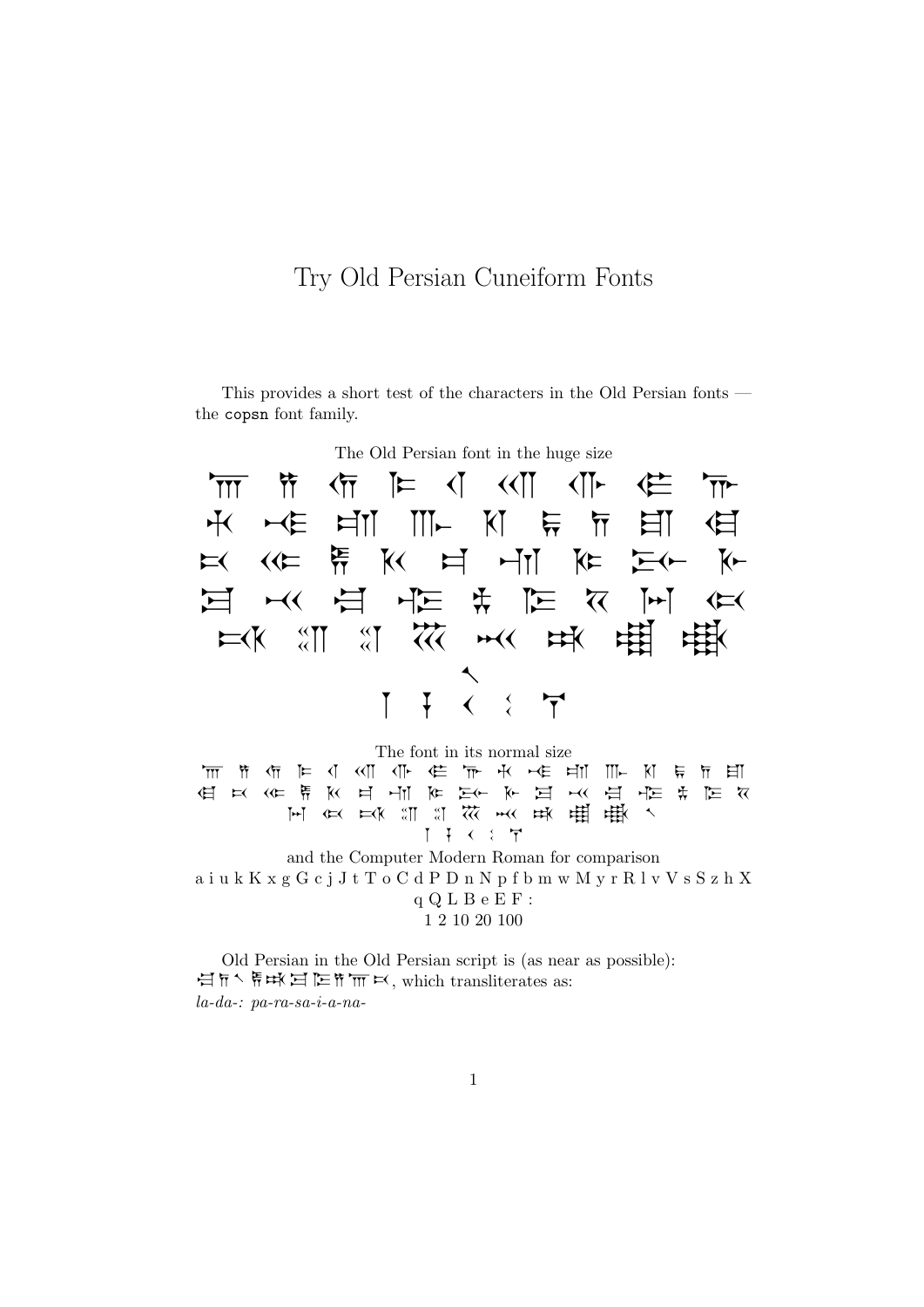Xerxes had this inscription carved above the doorways of his palace at Persepolis:

 $\wedge \exists \{E \mid \exists E \wedge \neg E \wedge \neg E \wedge \neg E \wedge \neg E \wedge \neg E \wedge \neg E \wedge \neg E \wedge \neg E \wedge \neg E \wedge \neg E \wedge \neg E \wedge \neg E \wedge \neg E \wedge \neg E \wedge \neg E \wedge \neg E \wedge \neg E \wedge \neg E \wedge \neg E \wedge \neg E \wedge \neg E \wedge \neg E \wedge \neg E \wedge \neg E \wedge \neg E \wedge \neg E \wedge \neg E \wedge \neg E \wedge \neg E \wedge \neg E \wedge \neg E \wedge \neg E \wedge \neg E \wedge \neg E \wedge$  $\sim$  TM  $\times$  TM  $\times$  TM  $\times$  TM  $\times$  TM  $\times$  TM  $\times$  TM  $\times$  TM  $\times$  TM  $\times$  TM  $\times$  TM  $\times$  $\overline{\mathcal{M}}$  dec  $\overline{\mathcal{M}}$  is  $\overline{\mathcal{M}}$  dec  $\overline{\mathcal{M}}$  and  $\overline{\mathcal{M}}$  is  $\overline{\mathcal{M}}$  by the sum in the sum in the sum in the sum in the sum in the sum in the sum in the sum in the sum in the sum in the sum in the sum  $A \times A$   $\overline{m}$   $\overline{m}$   $\overline{m}$   $\overline{m}$   $\overline{m}$   $\overline{m}$   $\overline{n}$   $\overline{n}$   $\overline{n}$   $\overline{n}$   $\overline{n}$   $\overline{n}$   $\overline{n}$   $\overline{n}$   $\overline{n}$   $\overline{n}$   $\overline{n}$   $\overline{n}$   $\overline{n}$   $\overline{n}$   $\overline{n}$   $\overline{n}$   $\overline{n}$   $\overline{n}$   $\overline{n}$   $\overline{n}$ 

which transliterates as:

 $xa-ša-ya-a-ra-Ša-a-: xa-Ša-a-ya-tha-i-ya-: va-za-ra-ka-:$  $xa-ša-a-ya-tha-i-ya-: xa-ša-a-ya-tha-i-ya-a-na-a-ma-:$  $da-a-ra-ya-va-ha-u-\check{s}a-z\;xa-\check{s}a-a-ya-tha-i-ya-ha-ya-a-z\;pa-u-ca-z$  $ha$ -xa-a-ma-na-i-ša-i-ya-:

and which, when translated, means:

Xerxes, the great king, the king of kings, the son of Darius the king, an Achaemenian.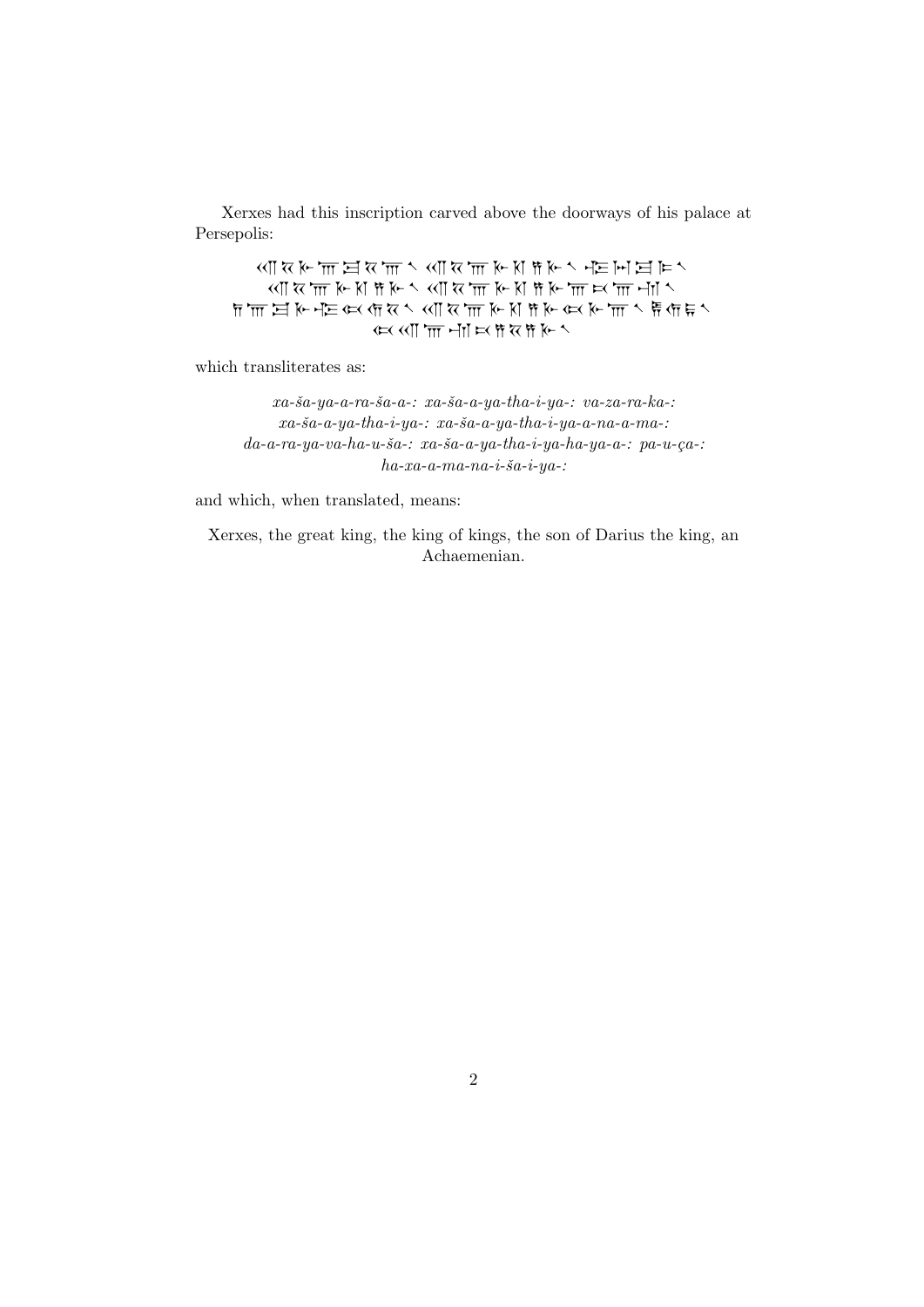| Value           | Glyph                              | <b>ASCII</b>            | Command       |
|-----------------|------------------------------------|-------------------------|---------------|
| $\overline{a}$  | $\overline{\overline{\text{III}}}$ | $\mathbf{a}$            | $\Omega$      |
| $\dot{\imath}$  | 节                                  | $\mathbf{i}$            | \Oi           |
| $\overline{u}$  | 勺                                  | $\mathbf u$             | \0u           |
| ka              | $\blacktriangleright$              | $\mathbf k$             | \0ka          |
| ku              | $\overline{\mathcal{N}}$           | K                       | \0ku          |
| xa              | $\overline{\mathbb{Q}}$            | $\mathbf x$             | $\log a$      |
| ga              | $\overline{\text{L}}$              | g                       | \0ga          |
| $g\overline{u}$ | 住                                  | G                       | \0gu          |
| ca              | $\overline{T}$                     | $\mathbf c$             | \Oca          |
| ja              | $+<$                               | j                       | \Oja          |
| ji              | НÈ                                 | ${\bf J}$               | \Oji          |
| ta              | ⊭⊺                                 | $\mathbf t$             | \0ta          |
| $t\overline{u}$ | $\mathbb{H}-$                      | T                       | \Otu          |
| tha             | KĪ                                 | $\mathbf{o}$            | \0tha         |
| ça              | 뉴                                  | $\overline{C}$          | <b>\Occa</b>  |
| da              | $\overline{\overline{\Pi}}$        | $\mathbf d$             | \0da          |
| di              | 曰                                  | $\overline{\mathrm{P}}$ | \Odi          |
| du              | $\overline{\mathbb{H}}$            | D                       | \0du          |
| $n_{a}$         | $\mathbf{H}$                       | $\mathbf n$             | $\ln a$       |
| $\overline{nu}$ | $\Leftrightarrow$                  | N                       | $\lambda$ Onu |
| pa              | 휴                                  | p                       | $\log a$      |
| fa              | <b>K</b>                           | $\mathbf f$             | \Ofa          |
| ba              | 片                                  | $\mathbf b$             | \0ba          |
| ma              | ⊢∐                                 | $\mathbf{m}$            | $\Omega$      |
| m i             | Ѥ                                  | $\ensuremath{\text{W}}$ | \Omi          |
| mu              | $\overline{H}$                     | М                       | $\Omega$      |
| ya              | $\overline{\mathsf{K}}$            | $\mathbf{y}$            | \0ya          |
| ra              | 耳                                  | $\mathbf{r}$            | $\sqrt{0ra}$  |
| ru              | $\forall$                          | $\rm R$                 | \0ru          |
| $l_a$           | 白                                  | $\mathbf{l}$            | $\Upsilon$    |
| $\overline{va}$ | 구드                                 | $\rm V$                 | \0va          |
| $\upsilon i$    | ╬                                  | $\bar{\mathrm{V}}$      | \Ovi          |
| sa              | 匞                                  | S                       | $\log a$      |
| $\check{s}a$    | $\overline{\mathcal{K}}$           | S                       | \0sva         |
| za              | $\blacktriangleright$              | Z                       | \0za          |
| $_{ha}$         | $\left( \right)$                   | $\bold{h}$              | $\lambda$     |

Table 1: Syllabary and commands